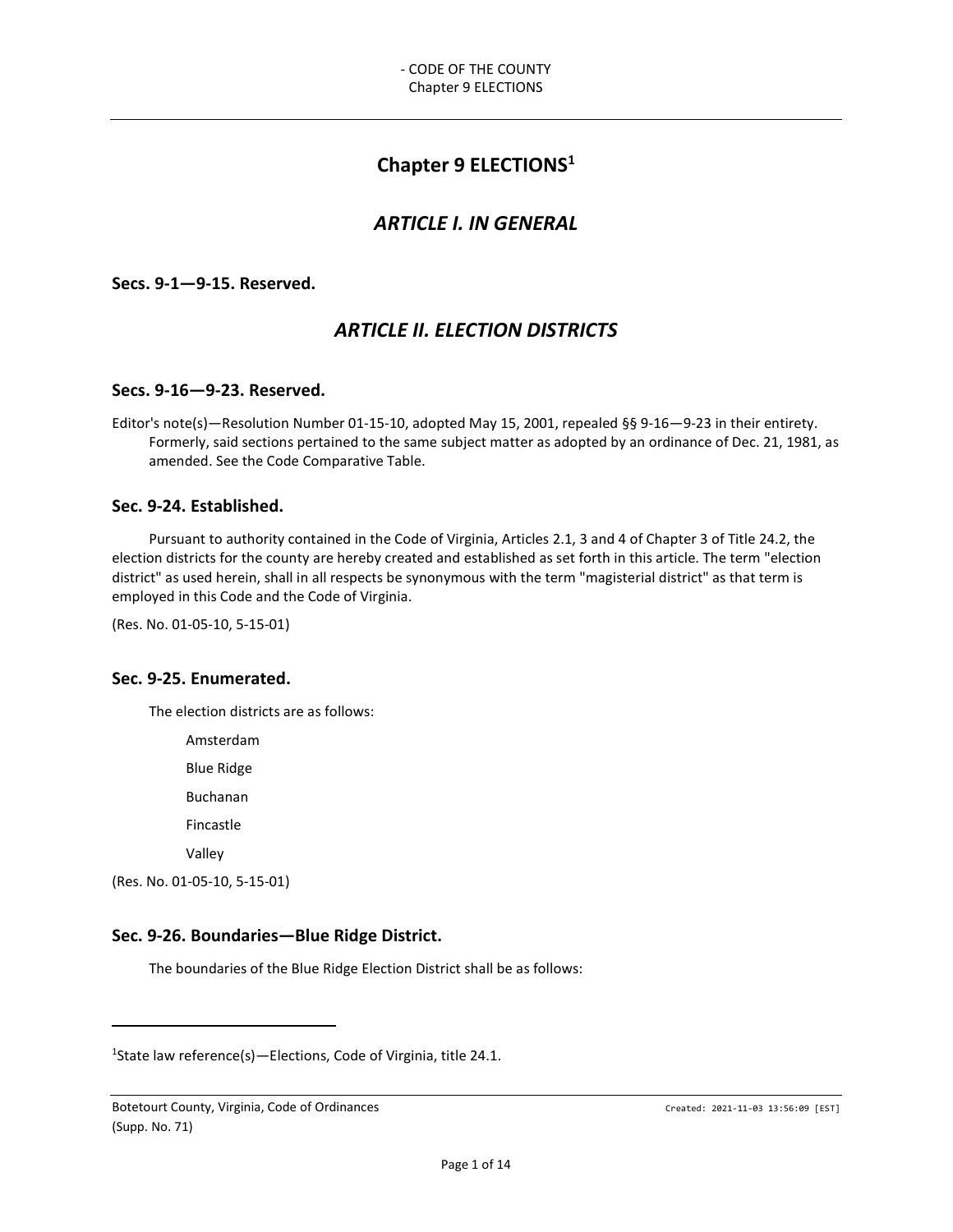Beginning at a point on the Botetourt County-Roanoke County line at its intersection with Alternate Route 220 Cloverdale Road; thence with Alternate Route 220 Cloverdale Road in a northwesterly direction to its intersection with Route 1499 EastPark Drive; thence with Route 1499 EastPark Drive 2,500 feet in a northerly and then easterly direction; thence 100 feet in a northeasterly direction; thence 1,450 feet in a north-northwesterly direction to the intersection with a power line; thence with this power line 2,800 feet in a northeasterly direction to its intersection with a power line running in a northwesterly direction; thence with this power line 2,100 feet to the crest of Coyner Springs Mountain; thence with the crest of Coyner Springs Mountain a generally northerly direction to its intersection with a power line; thence with the power line in a northeasterly direction to its intersection with Route 652 Mountain Pass Road, said line being east of Route 791 North Oakwood Road and west of Lakeview Road; thence with Route 652 Mountain Pass Road in a northwesterly direction to its intersection with a power line just west of Route 605 Coaling Road; thence with said power line in northeasterly direction to its intersection with Blue Ridge Parkway; thence with the Blue Ridge Parkway in a northeasterly direction to its intersection with the Botetourt County-Bedford County line; thence with the Botetourt County-Bedford County line in a southerly direction to the intersection of the Botetourt County-Roanoke County line; thence with the Botetourt County-Roanoke County line in a northwesterly direction to the point of beginning.

(Res. No. 01-05-10, 5-15-01; Res. No. 11-05-07, 5-24-11)

## Sec. 9-27. Same—Valley District.

The boundaries of the Valley Election District shall be as follows:

Beginning at a point on the Botetourt County-Roanoke County line, at its intersection with Route 11 Lee Highway; thence along the Botetourt County-Roanoke County line in a southeasterly direction to its intersection with Alternate Route 220 Cloverdale Road; thence in a northwesterly direction on Alternate Route 220 Cloverdale Road to its intersection with Route 1499 EastPark Drive; thence with Route 1499 EastPark Drive 2,500 feet in a northerly and then easterly direction; thence 100 feet in a northeasterly direction; thence 1,450 feet in a north-northwesterly direction to the intersection with a power line; thence with this power line 2,800 feet in a northeasterly direction to its intersection with a power line running in a northwesterly direction; thence with this power line 2,100 feet to the crest of Coyner Springs Mountain; thence with the crest of Coyner Springs Mountain a generally northerly direction to its intersection with a power line; thence with the power line in a northeasterly direction to its intersection with Route 652 Mountain Pass Road, said line being east of Route 791 North Oakwood Road and west of Lakeview Road; thence with Route 652 Mountain Pass Road in a northwesterly direction to its intersection with a power line just west of Route 605 Coaling Road; thence with the power line in northeasterly direction to its intersection with Blue Ridge Parkway; thence with the Blue Ridge Parkway in a northeasterly direction to its intersection with Forest Road 191, Salt Pond Road; thence along Forest Road 191, Salt Pond Road-generally northwest to its intersection with Route 711 Houston Mines Road; thence with Route 711 Houston Mines Road in a northerly direction to its intersection with Route 640 Nace Road; thence with Route 640 Nace Road in a northerly direction to its intersection with Norfolk Southern Railroad; thence with Norfolk Southern Railroad in a westerly direction to its intersection with Route 651 Stoney Battery Road; thence with Route 651 Stoney Battery Road in a northerly direction to its intersection with U. S. Route 11 Lee Highway; thence south on U. S. Route 11 Lee Highway to its intersection with Route 676 Gravel Hill Road; thence in a northerly direction on Route 676 Gravel Hill Road to its intersection with Interstate 81; in a northerly direction then southwesterly direction to the sharp turn at its most southwestern point (about 1.9 miles) to its intersection with the boundary with the Appalachian National Scenic Trail; thence following the Appalachian National Scenic Trail boundary westerly to its intersection with a stream named Stoney Battle Creek; thence following Stoney Battle Creek northerly and downstream, crossing Route 651 Stoney Battery Road and continuing to its intersection with Route 716 Apple Orchard Lane; thence following Route 716 Apple Orchard Lane east to its intersection with Route 651 Stoney Battery Road; thence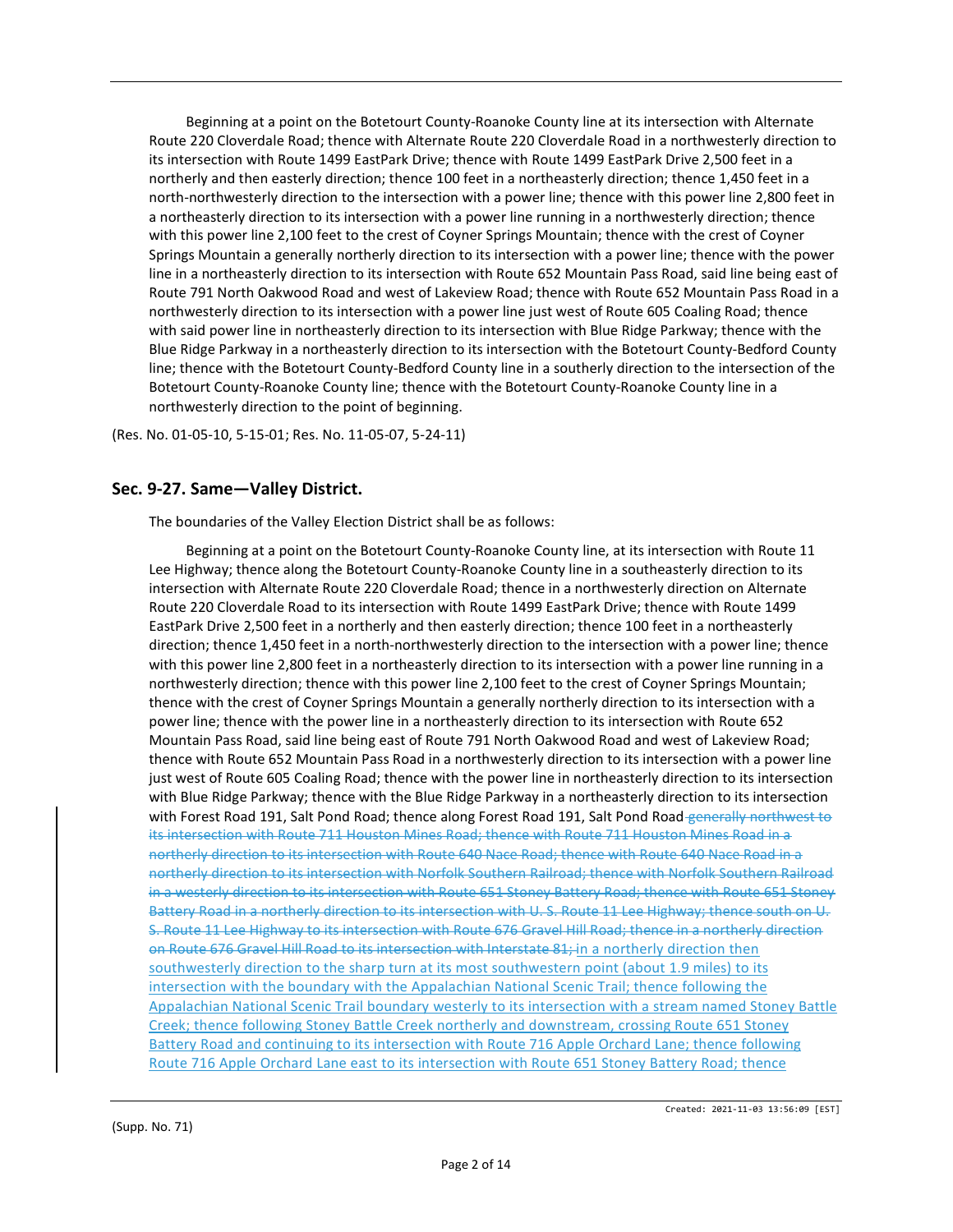following Route 651 Stoney Battery Road northerly to its intersection with Route 11 Lee Highway; thence south with Route 11 Lee Highway to its intersection with Route 670 Trinity Road; thence along Route 670 Trinity Road to its intersection with Interstate 81; thence in a southerly direction on Interstate 81 to its intersection with U. S. Route 220 Roanoke Road; thence in an easterly direction on Route 220 Roanoke Road to its intersection with Route 11 Lee Highway; thence with Route 11 Lee Highway in a southerly direction to the point of beginning.

(Res. No. 01-05-10, 5-15-01; Res. No. 11-05-07, 5-24-11)

# Sec. 9-28. Same—Amsterdam District.

The boundaries of Amsterdam Election District shall be as follows:

Beginning at a point on the Botetourt County-Roanoke County line, at its intersection with Route 11 Lee Highway; thence along the Botetourt County-Roanoke County line in a northwesterly direction to its intersection with the Craig County line; thence with the Botetourt County-Craig County line in a northeasterly direction until its intersection with the extension of Route 748 Stone Coal Road; thence with Stone Coal Road in a southeasterly direction to its intersection with Route 600 Haymakertown Road; thence with Route 600 Haymakertown Road to its intersection with Catawba Creek; thence with Catawba Creek in a northeasterly direction to its intersection with Route 670 Huff Road; thence with Route 670 Huff Road in a southerly direction to its intersection with Route 630 Blacksburg Road; thence with Route 630 Blacksburg Road in a southwesterly direction to its intersection with Route 665 County Club Road; thence with Catawba Creek in a northeasterly direction 1.43 miles to its intersection with an unnamed drive on census block edge, being 1.0 miles west of the terminus of Blackberry Ln; thence following the unnamed drive on the census block edge 0.11 miles to the terminus of Blackberry Ln; thence following Blackberry Ln to its intersection with Route 788 Old Sessler Mill Road; thence following Route 788 Old Sessler Mill Road south and east to its intersection with Route 665 Country Club Road; thence following Route 788665 Country Club Road north and east to its intersection with Route 630 Blacksburg Road; thence continuing with Route 665 Country Club Road in a southeasterly direction to its intersection with Route 220 Roanoke Road; thence with Route 220 Roanoke Road in a northeasterly direction to its intersection with Route 670 Trinity Road; thence with Route 670 Trinity Road in a southerly direction to its intersection with Interstate 81; thence with Interstate 81 in a southerly direction to its intersection with U. S. Route 220 Roanoke Road; thence in an easterly direction to its intersection with Route 11 Lee Highway; thence with Route 11 Lee Highway in a southerly direction to the point of beginning.

(Res. No. 01-05-10, 5-15-01; Res. No. 11-05-07, 5-24-11)

# Sec. 9-29. Same—Fincastle District.

The boundaries of the Fincastle Election District shall be as follows:

Beginning at the intersection of Route 670 Trinity Road and Interstate 81; thence with Interstate 81 in a northeasterly direction to the intersection of Route 640 Brugh's Mill Road; thence with Route 640 Brugh's Mill Road in a northerly direction to its intersection with Route 812 Farmer's Road Route 799 Ammen Road; thence with Ammen Road southwesterly then northerly to its intersection with Route 640 Brughs Mill Road; thence east on Route 640 Brughs Mill Road to its intersection with Route 812 Farmer's Road; thence with Route 812 Farmer's Road in a northerly direction to Route 606 Blue Ridge Turnpike; thence with Route 606 Blue Ridge Turnpike in a northwesterly direction to its intersection with Route 641 Oak Ridge Road; thence with Route 641 Oak Ridge Road in an easterly direction 1.26 miles to its intersection with a residential driveway, thence in a northerly direction with the residential driveway 1,350 feet to its intersection with a farm road, thence with the farm road in a northeasterly and then northerly direction to its intersection with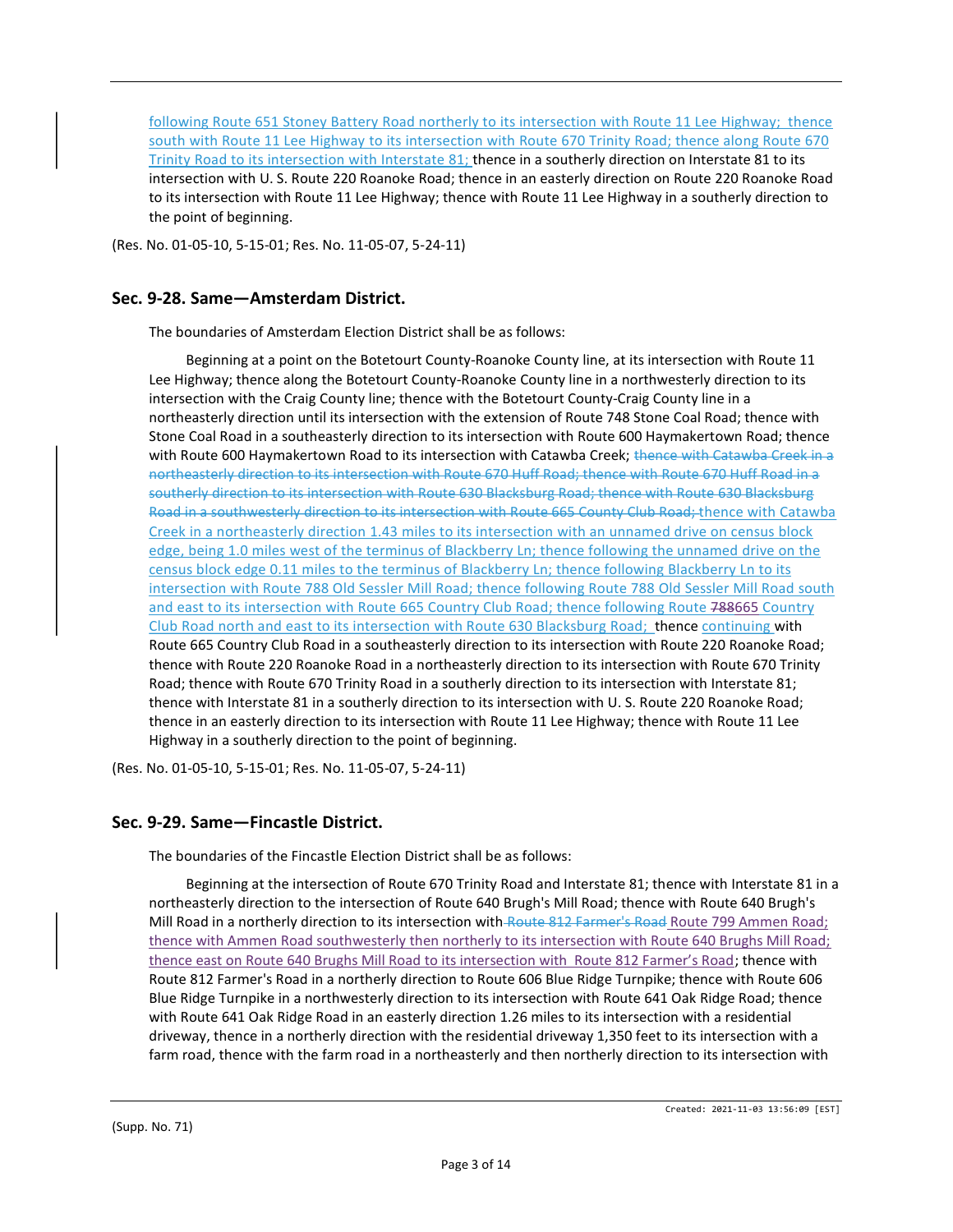Route 639 Wheatland Road, thence with Route 639 Wheatland Road in an easterly direction to its intersection with Route 638 Pinehaven Road, thence with Route 638 Pinehaven Road in a northerly direction to its intersection with Melody Lane, thence with Melody Lane in a westerly direction to its termination, thence with a farm road in a westerly direction to the termination of Kelsey Way, thence with Kelsey Way to its intersection with Route 630 Springwood Road, thence with Route 630 Springwood Road in a northeasterly direction to a point 100 feet northeast of Route 638 Pinehaven Road; thence 385 feet west-northwest to a seasonal pond; thence with the northern edge of the seasonal pond to a point on the western edge of the pond; thence 500 feet north-northwest and tangent with the line between the previously identified point on Route 630 Springwood Road and the pond; thence 2,580 feet northwest to a small stream branch; thence with the stream branch 580 feet west to a small pond; thence through the center of the pond in a northwesterly direction to its outflow into a small stream branch; thence with the small stream branch in a generally north-northwesterly direction to its confluence with Catawba Creek; thence with Catawba Creek in a northerly direction to its confluence with the James River; thence with the James River in a generally easterly direction to the point of its closest proximity to Route 688 Salt Petre Cave Road; thence with Route 688 Salt Petre Cave Road in a westerly direction to Route 692 Shiloh Church Road; thence with Route 692 Shiloh Church Road in a northeasterly direction to its intersection with Route 612 Shiloh Drive; thence with Route 612 Shiloh Drive in a northeasterly direction to its intersection with Route 43 Narrow Passage Road; thence with Route 43 Narrow Passage Road in an easterly direction to its intersection with Route 612 Blue Grass Trail; thence with Route 688 Salt Petre Cave Road easterly to its intersection with Route 43 Narrow Passage Road; thence with Route 43 Narrow Passage Road northerly to its intersection with Route 612 Blue Grass Trail; thence with Route 612 Blue Grass Trail in a northeasterly direction to the Botetourt County-Rockbridge County line; thence with the Botetourt County-Rockbridge County line in a northwesterly direction to the intersection with the Botetourt County-Alleghany County line; thence with the Botetourt County-Alleghany County line in a northwesterly direction to its intersection with the Botetourt County-Craig County line; thence with the Botetourt County-Craig County line in a southerly direction to the intersection of the Botetourt County-Craig County line and the extension of Route 748 Stone Coal Road; thence with Route 748 Stone Coal Road in a southeasterly direction to its intersection with Route 600 Haymakertown Road; thence with Route 600 Haymakertown Road in a south easterly direction to its intersection with Catawba Creek; thence with Catawba Creek in a northeasterly direction to its intersection with Route 670 Huff Road; thence with Route 670 Huff Road in a southerly direction to its intersection with Route 630 Blacksburg Road1.43 miles to its intersection with an unnamed drive on census block edge, being 1.0 miles west of the terminus of Blackberry Ln; thence following the unnamed drive on the census block edge 0.11 miles to the terminus of Blackberry Ln; thence following Blackberry Ln to its intersection with Route 788 Old Sessler Mill Road; thence following Route 788 Old Sessler Mill Road south and east to its intersection with Route 665 Country Club Road; thence following Route 788 665 Country Club Road north and east to its intersection with Route 630 Blacksburg Road; thence with Route 630 Blacksburg Road in a southwesterly direction to its intersection with Route 665 County Club Road; thence continuing with Route 665 Country Club Road in a southeasterly direction to its intersection with Route 220 Roanoke Road; thence with Route 220 Roanoke Road in a northeasterly direction to its intersection with Route 670 Trinity Road; thence with Route 670 Trinity Road in a southerly direction to the point of beginning.

(Res. No. 01-05-10, 5-15-01; Res. No. 11-05-07, 5-24-11)

### Sec. 9-30. Same—Buchanan District.

The boundaries of the Buchanan Election District shall be as follows:

Beginning at the intersection of Route 11 Lee Highway and Route 676 Gravel Hill Road; thence with Route 676 Gravel Hill Road in a northerly direction to its intersection with Interstate 81; thence with Interstate 81 in a northeasterly direction to its intersection with Route 640 Brugh's Mill Road; thence with Route 640 Brugh's Mill Road in a northerly direction to its intersection with Route 799 Ammen Road; -812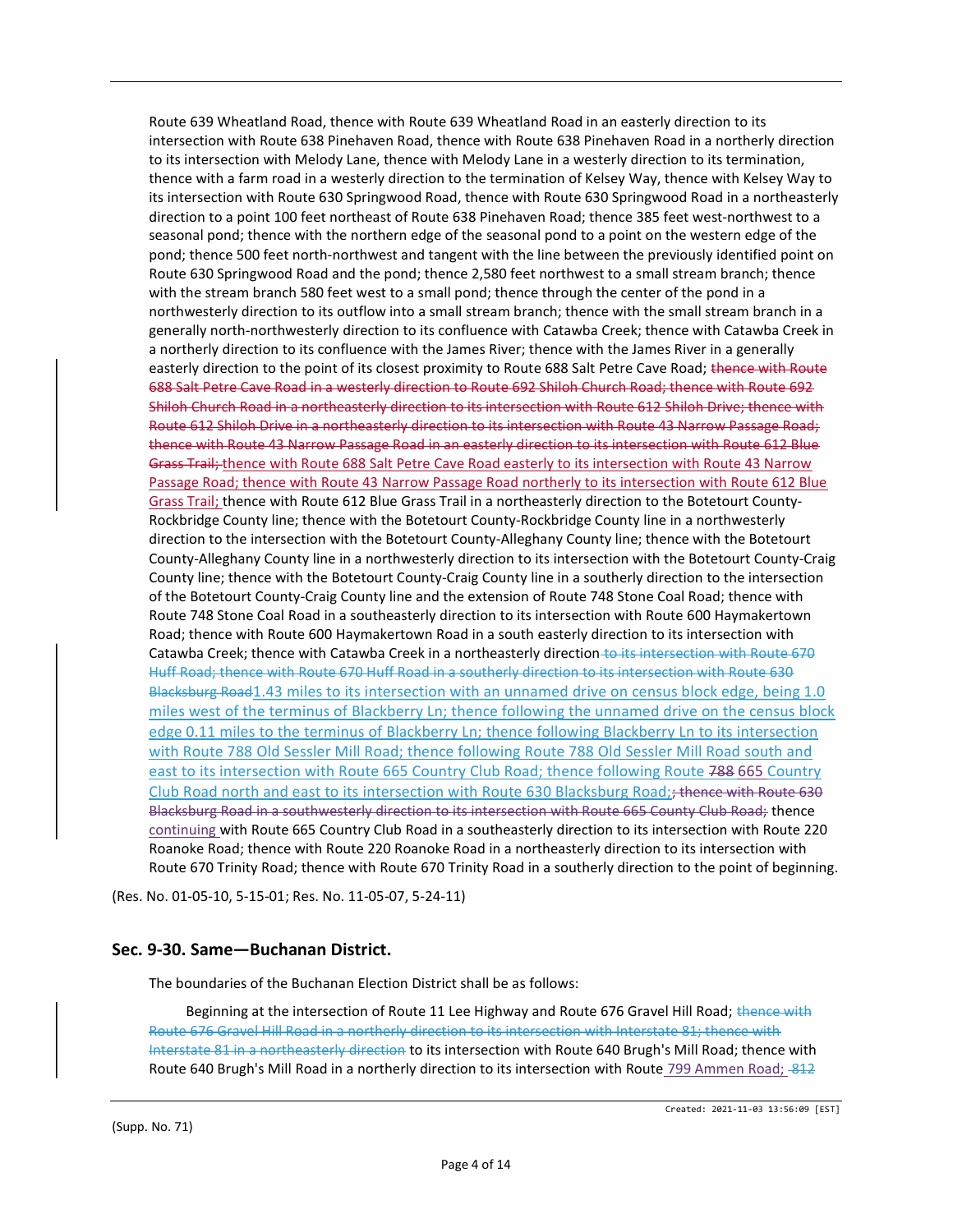Farmer's Road; thence with Route 812 Farmer's Road in a northerly direction to Route 606 Blue Ridge Turnpike; thence with Route 799 Ammen Road southwesterly then northerly to its intersection with Route 640 Brughs Mill Road; thence east on Route 640 Brughs Mill Road to its intersection with 812 Farmer's Road; thence with Route 812 Farmer's Road in a northerly direction to Route 606 Blue Ridge Turnpike; thence with Route 606 Blue Ridge Turnpike in a northwesterly direction to its intersection with Route 641 Oak Ridge Road; thence with Route 641 Oak Ridge Road in an easterly direction 1.26 miles to its intersection with a residential driveway, thence in a northerly direction with the residential driveway 1,350 feet to its intersection with a farm road, thence with the farm road in a northeasterly and then northerly direction to its intersection with Route 639 Wheatland Road, thence with Route 639 Wheatland Road in an easterly direction to its intersection with Route 638 Pinehaven Road, thence with Route 638 Pinehaven Road in a northerly direction to its intersection with Melody Lane, thence with Melody Lane in a westerly direction to its termination, thence with a farm road in a westerly direction to the termination of Kelsey Way, thence with Kelsey Way to its intersection with Route 630 Springwood Road, thence with Route 630 Springwood Road in a northeasterly direction to a point 100 feet northeast of Route 638 Pinehaven Road; thence 385 feet west-northwest to a seasonal pond; thence with the northern edge of the seasonal pond to a point on the western edge of the pond; thence 500 feet north-northwest and tangent with the line between the previously identified point on Route 630 Springwood Road and the pond; thence 2,580 feet northwest to a small stream branch; thence with the stream branch 580 feet west to a small pond; thence through the center of the pond in a northwesterly direction to is outflow into a small stream branch; thence with the small stream branch in a generally north-northwesterly direction to its confluence with Catawba Creek; thence with Catawba Creek in a northerly direction to its confluence with the James River; thence with the James River in a generally easterly direction to the point of its closest proximity to Route 688 Salt Petre Cave Road; thence with Route 688 Salt Petre Cave Road in a westerly direction to Route 692 Shiloh Church Road; thence with Route 692 Shiloh Church Road in a northeasterly direction to its intersection with Route 612 Shiloh Drive; thence with Route 612 Shiloh Drive in a northeasterly direction to its intersection with Route 43 Narrow Passage Road; thence with Route 43 Narrow Passage Road in an easterly direction to its intersection with Route 612 Blue Grass Trail; thence with Route 688 Salt Petre Road easterly to its intersection with Route 43 Narrow Passage Road; thence with Route 43 Narrow Passage Road northerly to its intersection with Route 612 Blue Grass Trail; thence with Route 612 Blue Grass Trail in a northeasterly direction to the Botetourt County-Rockbridge County line; thence with the Botetourt County-Rockbridge County line in a southeasterly direction to the intersection with the Botetourt County-Bedford County line; thence with the Botetourt County-Bedford County line in a southwesterly direction to the southernmost intersection of the Blue Ridge Parkway and the Bedford County line; thence with the Blue Ridge Parkway in a southwesterly direction to its intersection with Forest Road 191 Salt Pond Road; thence with Forest Road 191, Salt Pond Road in a northerly direction to its intersection with Route 711 Houston Mines Road; thence with Route 711 Houston Mines Road in a northerly direction to its intersection with Route 640 Nace Road; thence with Route 640 Nace Road in a northerly direction to its intersection with Norfolk Southern Railroad; thence with Norfolk Southern Railroad in a westerly direction to its intersection with Route 651 Stoney Battery Road; thence with Route 651 Stoney Battery Road in a northerly direction to its intersection with Route 11 Lee Highwaythen southwesterly direction to the sharp turn at its most southwestern point (about 1.9 miles) to its intersection with the boundary with the Appalachian National Scenic Trail; thence following the Appalachian National Scenic Trail boundary westerly to its intersection with a stream named Stoney Battle Creek; thence following Stoney Battle Creek northerly and downstream, crossing Route 651 Stoney Battery Road and continuing to its intersection with Route 716 Apple Orchard Lane; thence following Route 716 Apple Orchard Lane east to its intersection with Route 651 Stoney Battery Road; thence following Route 651 Stoney Battery Road northerly to its intersection with Route 11 Lee Highway; thence with Route 11 Lee Highway in a southwesterly direction to the point of beginning.

(Res. No. 01-05-10, 5-15-01; Res. No. 11-05-07, 5-24-11)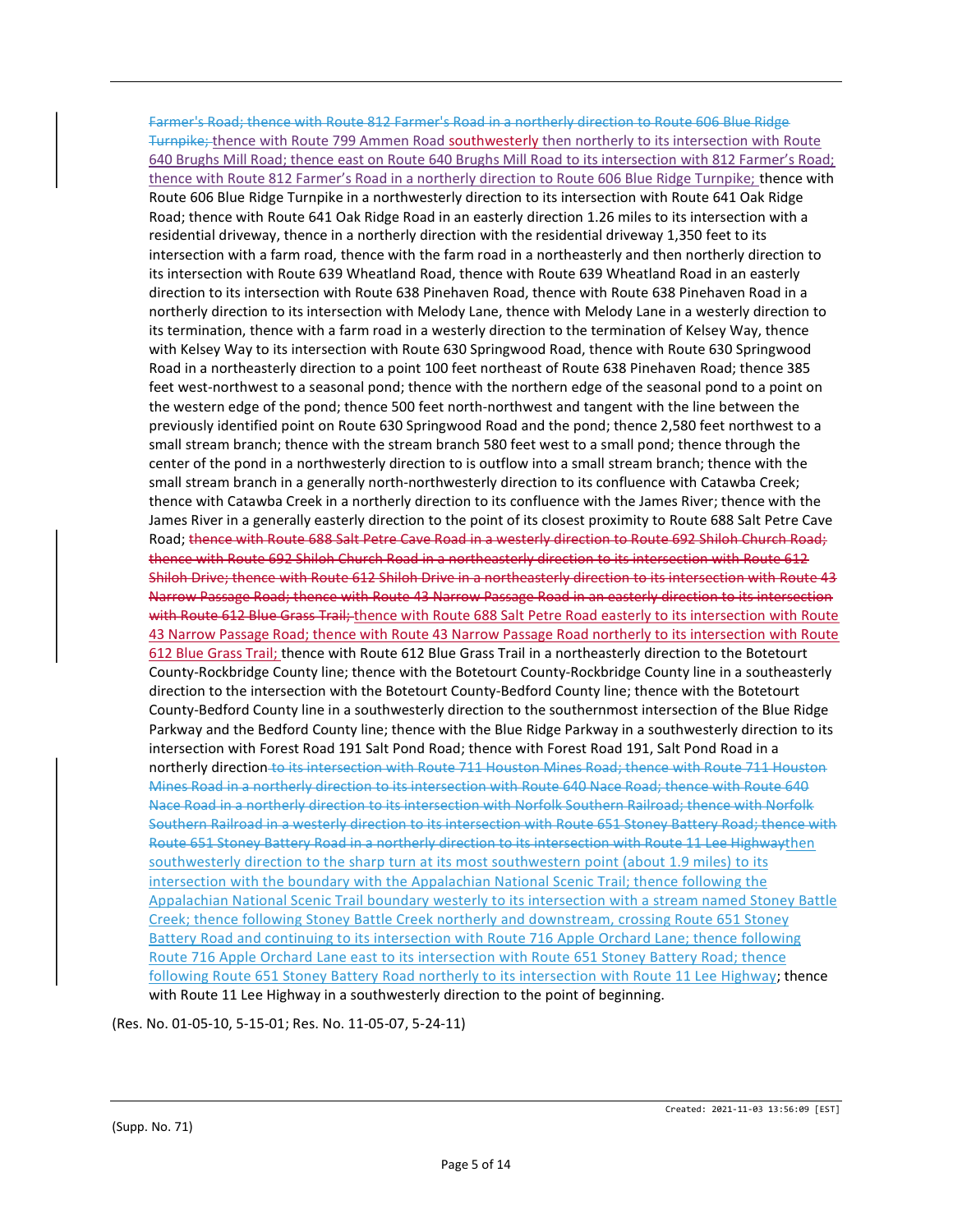# Sec. 9-31. One supervisor to be elected from each district.

One supervisor shall be elected from each election district created by this article.

(Res. No. 01-05-10, 5-15-01)

# Secs. 9-32—9-35. Reserved.

# ARTICLE III. PRECINCTS AND POLLING PLACES

### Secs. 9-36—9-42. Reserved.

Editor's note(s)—Resolution Number 01-15-10, adopted May 15, 2001, repealed §§ 9-36—9-43 in their entirety. Formerly, said sections pertained to the same subject matter as adopted by an ordinance of Dec. 21, 1981, as amended. See the Code Comparative Table.

### Sec. 9-43. Established.

Pursuant to authority contained in the Code of Virginia, Articles 3 and 4 of Chapter 3 of Title 24.2, the precincts and their respective polling places for the county are hereby created and established as set forth in this article, however the new precinct lines will only apply to elections held after June 20, 2001.

(Res. No. 01-05-10, 5-15-01)

### Sec. 9-44. Precincts.

The precincts for each election district shall be set forth below:

AMSTERDAM ELECTION DISTRICT:

Precinct names: Daleville and Greenfield

#### BLUE RIDGE ELECTION DISTRICT:

Precinct names: Blue Ridge and Rainbow Forest

BUCHANAN ELECTION DISTRICT:

Precinct names: Buchanan and Mill Creek

FINCASTLE ELECTION DISTRICT:

Precinct names: Eagle Rock and Fincastle

VALLEY ELECTION DISTRICT:

Precinct names: Cloverdale and Troutville

(Res. No. 01-05-10, 5-15-01; Res. No. 11-05-07; Res. No. 15-02-06, 2-24-15)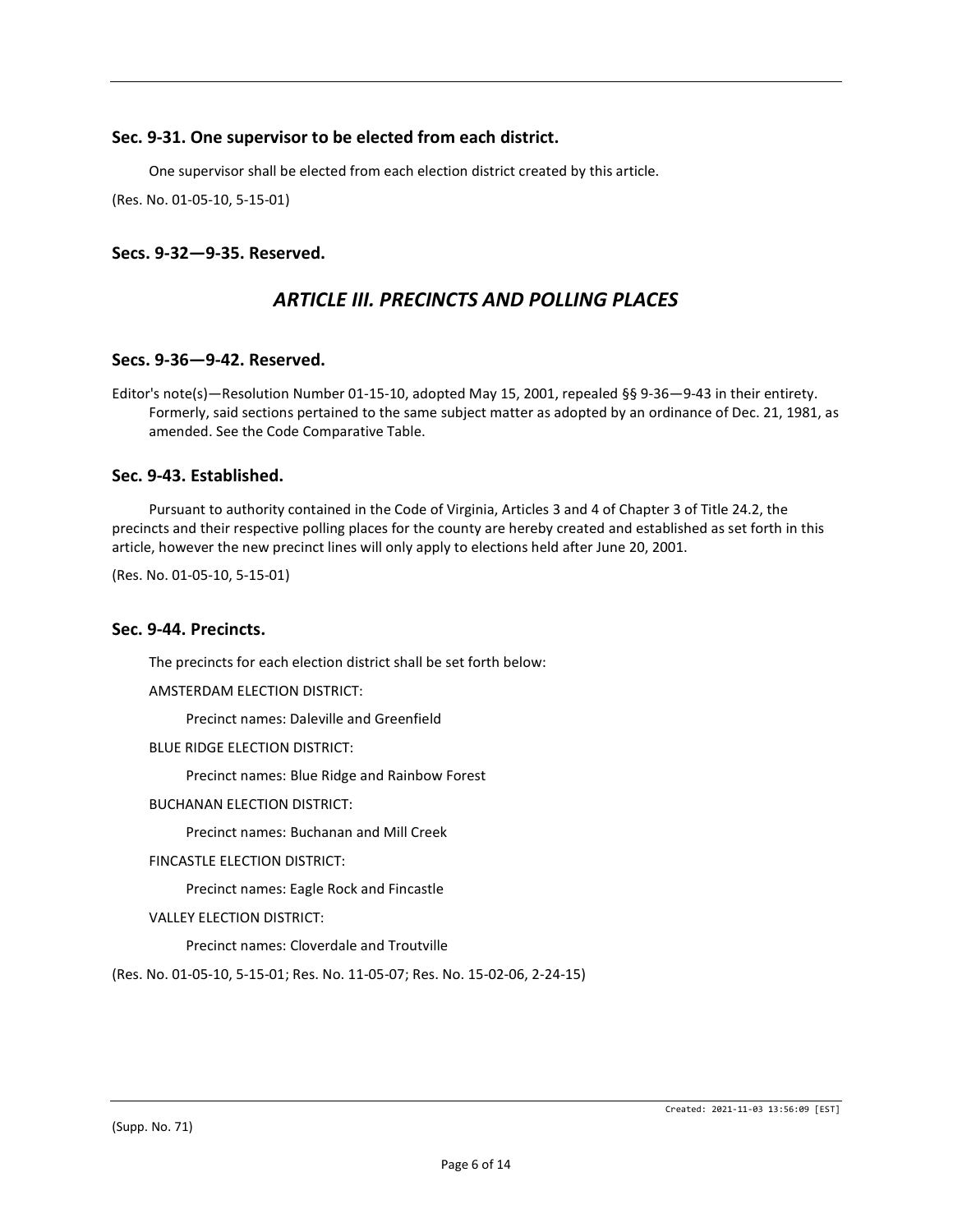# Sec. 9-45. Polling places.

The polling place for each precinct shall lie within the precinct boundaries, or within fifteen hundred (1,500) yards of such boundaries. Such polling places shall be located in public buildings whenever practicable. A current list of all polling places within the county, arranged by election district and precinct, shall be kept in the office of the county administrator and the office of the county registrar, and shall be available for public inspection during normal office hours.

(Res. No. 01-05-10, 5-15-01)

## Sec. 9-46. Central absentee voter precinct.

- (a) Pursuant to authority contained in the Code of Virginia, section 24.2-712, there is hereby established a central absentee voter precinct in the building located at 11 East Main Street in Fincastle, Virginia, for the purpose of receiving, counting, and recording absentee ballots cast in the county. The precinct shall be used for all elections held within the county in which absentee voting is otherwise authorized.
- (b) The central absentee voter precinct established hereby shall have at least three (3) officers of election. A greater number may, if necessary, be authorized by the electoral board. The appointment of officers of election for the absentee voter precincts shall be in accordance with section 24.2-115 of the Code of Virginia.
- (c) The counting of ballots cast in the absentee voter precinct shall be in accordance with the Code of Virginia, all applicable regulations of the State Board of Elections, and, in particular, with section 24.2-712 of the Code of Virginia.
- (Res. No. 01-05-10, 5-15-01; Res. No. 04-08-12, 8-24-04; Res. No. 07-06-08, 6-26-07; Res. No. 07-08-08, 8-28-07)

# Sec. 9-47. Precinct boundaries—In Blue Ridge District.

The boundaries of the precincts in the Blue Ridge Election Districts shall be as follows:

(1) Rainbow Forest Precinct: Beginning at a point on the Botetourt County-Roanoke County line at its intersection with Alternate Route 220 Cloverdale Road; thence in a northwesterly direction on Alternate Route 220 Cloverdale Road to its intersection with Route 1499 East Park Drive; thence with Route 1499 East Park Drive 2,500 feet in a northerly and then an easterly direction; thence 100 feet in a northeasterly direction; thence 1,450 feet in a north-northwesterly direction to the intersection with a power line; thence with this power line 2,800 feet in a northeasterly direction to its intersection with a power line running in a northwesterly direction; thence with this power line 2,100 feet to the crest of Coyner Springs Mountain; thence with the crest of Coyner Springs Mountain in a generally northerly direction to its intersection with a power line; thence with the power line in a northeasterly direction to its intersection with Route 652 Mountain Pass Road, said line being east of Route 791 North Oakwood Road and west of Lakeview Road; thence with Route 652 Mountain Pass Road in a northwesterly direction to its intersection with a power line just west of Route 605 Coaling Road; thence with said power line in a northeasterly direction to its intersection with the Blue Ridge Parkway; thence with the Blue Ridge Parkway in a southerly direction to its intersection with Route 460 Blue Ridge Boulevard; thence with Route 460 Blue Ridge Boulevard in a northeasterly direction to its intersection with Route 607 Webster Heights Road; thence with Route 607 Webster Heights Road in a southeasterly direction to its intersection with Route 738 Webster Road; thence with Route 738 Webster Road in a northeasterly direction to its intersection with Route 607 Archway Road; thence with Route 607 Archway Road in a southeasterly direction to its intersection with Route 603 Zimmerman Road; thence with Route 603 Zimmerman Road in a southerly direction to the Botetourt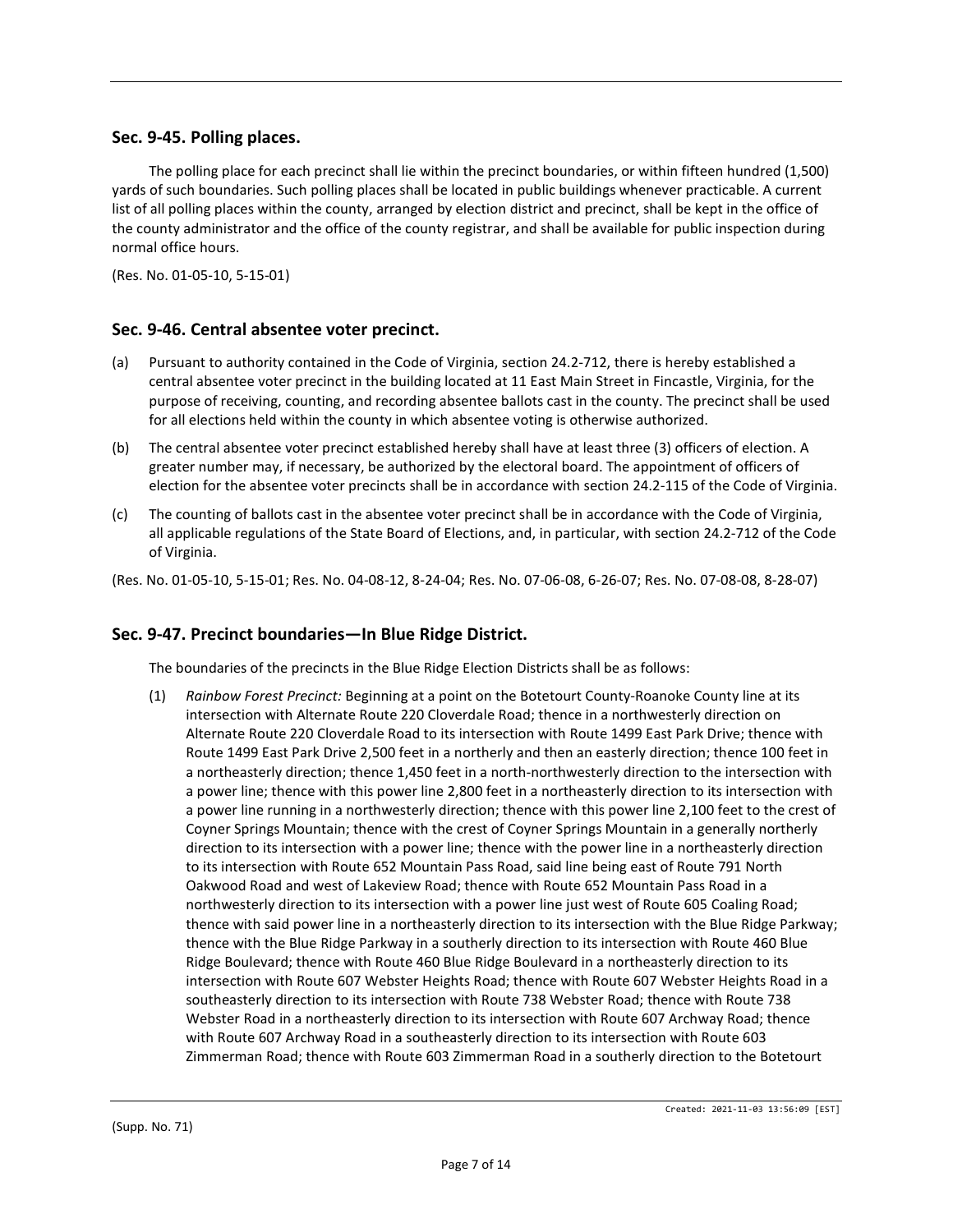County-Bedford County line; thence with the Botetourt County-Bedford County line in a southwesterly direction to its intersection with the Botetourt County-Roanoke County line; thence with the Botetourt County-Roanoke County line in a northwesterly direction to the point of beginning.

(2) Blue Ridge Precinct: Beginning at a point at the intersection of the Botetourt County-Bedford County line and Route 603 Zimmerman Road; thence with Botetourt County-Bedford County line in a northeasterly then a northwesterly direction to its intersection with the Blue Ridge Parkway; thence with the Blue Ridge Parkway in a southwesterly then a southerly direction to its intersection with Route 460 Blue Ridge Boulevard; thence with Route 460 Blue Ridge Boulevard in a northeasterly direction to its intersection with Route 607 Webster Heights Road; thence with Route 607 Webster Heights Road in a southeasterly direction to its intersection with Route 738 Webster Road; thence with Route 738 Webster Road in a northeasterly direction to its intersection with Route 607 Archway Road; thence with Route 607 Archway Road in a southeasterly direction to its intersection with Route 603 Zimmerman Road; thence with Route 603 Zimmerman Road in a southerly direction to the point of beginning.

(Res. No. 01-05-10, 5-15-01; Res. No. 11-05-07, 5-24-11; Res. No. 15-02-06, 2-24-15)

# Sec. 9-48. Same—In Valley District.

The boundaries of the precincts in the Valley Election District shall be as follows:

(1) Troutville Precinct: Beginning at a point at the intersection of Alternate Route 220 Cloverdale Road and Route 1499 EastPark Drive; thence with Route 1499 EastPark Drive 2,500 feet in a northerly and then an easterly direction; thence 100 feet in a northeasterly direction; thence 1,450 feet in a northnorthwesterly direction to the intersection with a power line; thence with this power line 2,800 feet in a northeasterly direction to its intersection with a power line running in a northwesterly direction; thence with this power line 2,100 feet to the crest of Coyner Springs Mountain; thence with the crest of Coyner Springs Mountain in a generally northerly direction to its intersection with a power line; thence with the power line in a northeasterly direction to its intersection with Route 652 Mountain Pass Road, said line being east of Route 791 North Oakwood Road and west of Route 793 Lakeview Road; thence with Route 652 Mountain Pass Road in a northwesterly direction to its intersection with a power line just west of Route 605 Coaling Road; thence with said power line in an easterly direction to its intersection with the Blue Ridge Parkway; thence with the Blue Ridge Parkway in a northeasterly direction to its intersection with Forest Road 191 Salt Pond Road; thence with Forest Road 191 Salt Pond Road in a northerly direction to its intersection with Route 711 Houston Mines Road; thence with Route 711 Houston Mines Road in a northerly direction to its intersection with Route 640 Nace Road; thence with Route 640 Nace Road in a northerly direction to its intersection with Norfolk Southern Railroad; thence with Norfolk Southern Railroad in a southwesterly direction to its intersection Route 651 Stoney Battery Road; thence with Route 651 Stoney Battery Road in a northerly direction to its intersection with Route 11 Lee Highway; thence with Route 11 Lee Highway in a southeasterly direction to its intersection with Route 796 Gravel Hill Road; thence with Route 796 Gravel Hill Road in a northerly direction to its intersection with Route 676 Gravel Hill Road; thence with Route 676 Gravel Hill Road in a northerly direction to its intersection with Interstate 81 direction then southwesterly direction to the sharp turn at its most southwestern point (about 1.9 miles) to its intersection with the boundary with the Appalachian National Scenic Trail; thence following the Appalachian National Scenic Trail boundary westerly to its intersection with a stream named Stoney Battle Creek; thence following Stoney Battle Creek northerly and downstream, crossing Route 651 Stoney Battery Road and continuing to its intersection with Route 716 Apple Orchard Lane; thence following Route 716 Apple Orchard Lane east to its intersection with Route 651 Stoney Battery Road; thence following Route 651 Stoney Battery Road northerly to its intersection with Route 11 Lee Highway; thence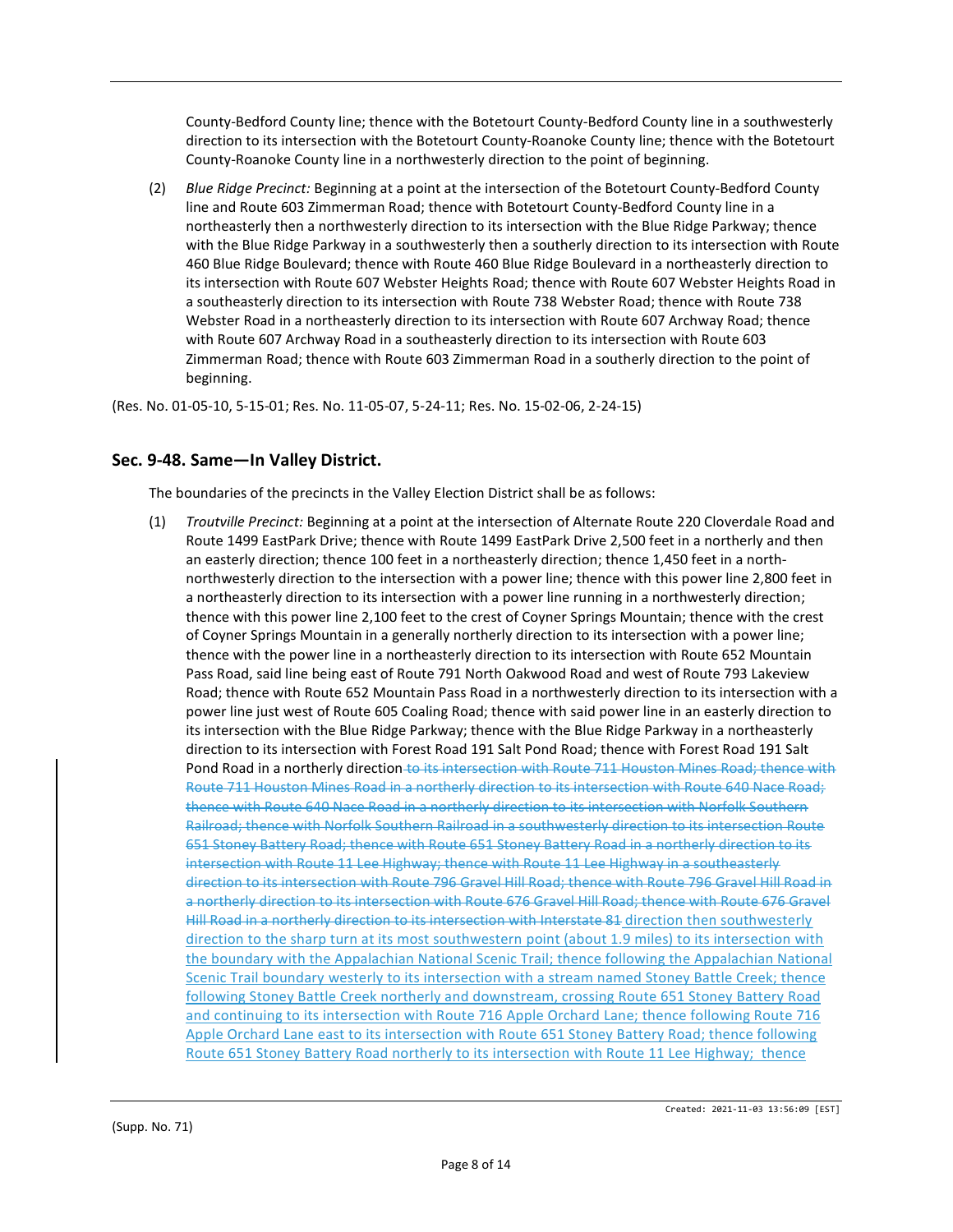south with Route 11 Lee Highway to its intersection with Route 670 Trinity Road; thence along Route 670 Trinity Road to its intersection with Interstate 81; thence with Interstate 81 in a southerly direction to its intersection with Route 220 Roanoke Road; thence with Route 220 Roanoke Road in an easterly direction to its intersection with Route 11 Lee Highway and Alternate Route 220 Cloverdale Road; thence with Alternate 220 Cloverdale Road in a southeasterly direction to its intersection with Route 1499 EastPark Drive, the point of beginning.

(2) Cloverdale Precinct: Beginning at a point where the Botetourt County-Roanoke County line intersects with Alternate 220 Cloverdale Road; thence with Alternate 220 Cloverdale Road in a northerly direction to its intersection with Route 11 Lee Highway; thence with Route 11 Lee Highway in a southerly direction to its intersection with the Botetourt County-Roanoke County line; thence with the Botetourt County-Roanoke County line in a southeasterly direction to the point of beginning.

(Res. No. 01-05-10, 5-15-01; Res. No. 11-05-07, 5-24-11; Res. No. 15-02-06, 2-24-15; Res. No. 16-03-16, 3-22-16)

# Sec. 9-49. Same—In Amsterdam District.

The boundaries of the precincts in the Amsterdam Election District shall be as follows:

- (1) Greenfield Precinct: Beginning at a point at the intersection of the center of Carvins Cove Reservoir and the Botetourt County-Roanoke County line; thence along the Botetourt County-Roanoke County line in a northwesterly direction to its intersection with the Botetourt County-Craig County line; thence with the Botetourt County-Craig County line in a northeasterly direction to its intersection with the extension of Route 748 Stone Coal Road; thence with Route 748 Stone Coal Road in a southeasterly direction to its intersection with Route 600 Haymakertown Road; thence with Route 600 Haymakertown Road in a southeasterly direction to its intersection with Catawba Creek; thence with Catawba Creek in a northeasterly direction 1.43 miles to its intersection with an unnamed drive on census block edge, being 1.0 miles west of the terminus of Blackberry Ln; thence following the unnamed drive on the census block edge 0.11 miles to the terminus of Blackberry Ln; thence following Blackberry Ln to its intersection with Route 788 Old Sessler Mill Road; thence following Route 788 Old Sessler Mill Road south and east to its intersection with Route 665 Country Club Road; thence following Route 665 Country Club Road north and east to its intersection with Route 630 Blacksburg Road; to its intersection with Route 670 Huff Road; thence with Route 670 Huff Road in a southerly direction to its intersection with Route 630 Blacksburg Road; thence with Route 630 Blacksburg Road in a southerly direction to its intersection with Route 665 County Club Road; thence continuing with Route 665 Country Club Road in a southeasterly direction to its intersection with Route 220 Roanoke Road; thence with Route 220 Roanoke Road in a southerly direction to its intersection with Route 675 Glebe Road; thence with Route 675 Glebe Road in a westerly direction to its intersection with Route 779 Catawba Road; thence with Route 779 Catawba Road in a northwesterly direction to its intersection with Route 672 Greenway Hollow Road; thence with Route 672 Greenway Hollow Road in a southwesterly direction to its intersection with a power line; thence with said power line in a southeasterly direction across the crest of Tinker Mountain to Angell Branch; thence with Angell Branch in a southwesterly direction to its confluence with Carvins Cove Reservoir; thence with the center of Carvins Cove Reservoir in a southerly direction to the point of beginning.
- (2) Daleville Precinct: Beginning at the intersection of Route 220 Roanoke Road and Interstate 81; thence with Interstate 81 in a northeasterly direction to its intersection with Route 670 Trinity Road; thence with Route 670 Trinity Road in a westerly and northwesterly direction to its intersection with Route 220 Roanoke Road; thence with Route 220 Roanoke Road in a southerly direction to its intersection with Route 675 Glebe Road; thence with Route 675 Glebe Road in a westerly direction to its intersection with Route 779 Catawba Road; thence with Route 779 Catawba Road in a northwesterly direction to its intersection with Route 672 Greenway Hollow Road; thence with Route 672 Greenway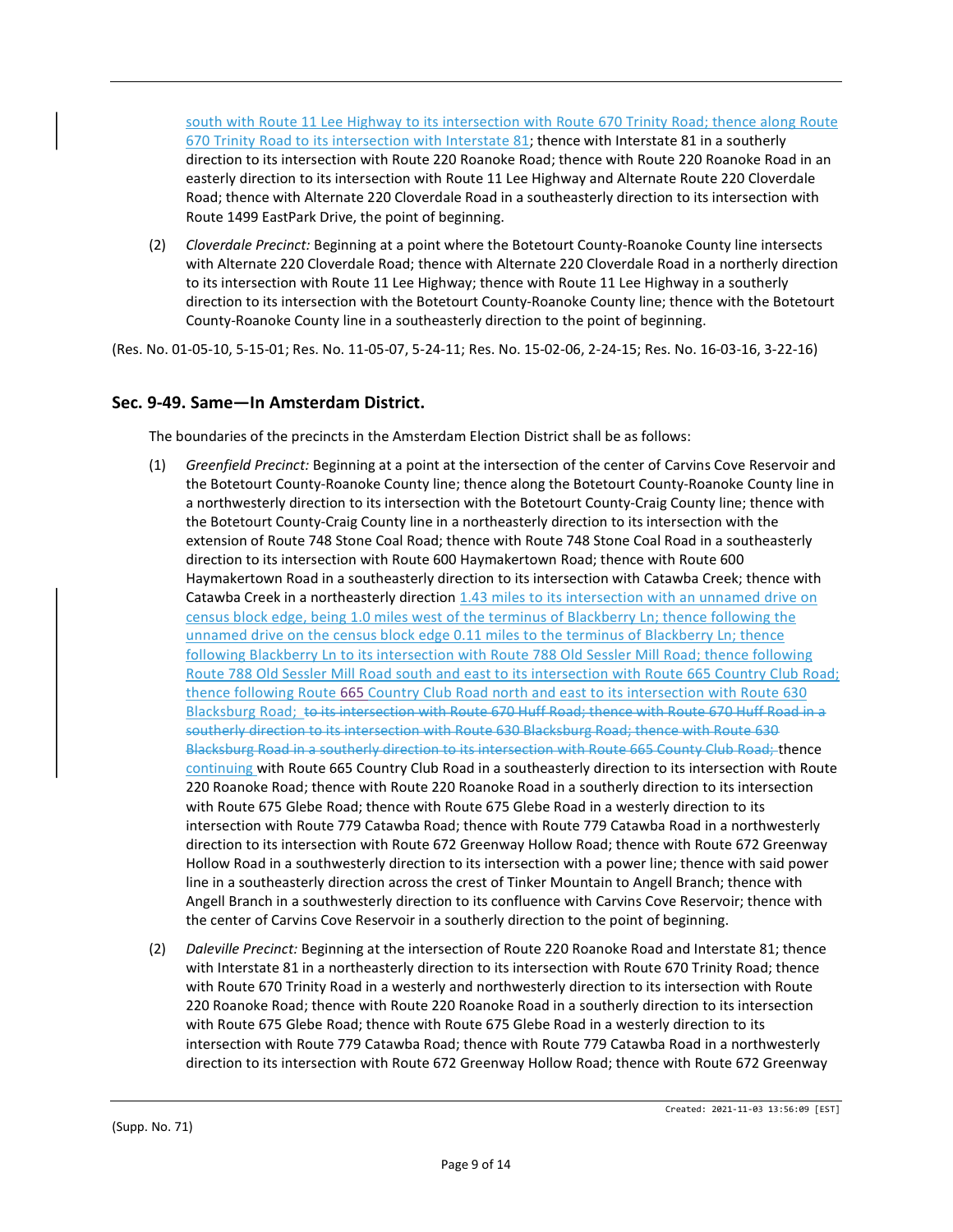Hollow Road in a southwesterly direction to its intersection with a power line; thence with said power line in a southeasterly direction across the crest of Tinker Mountain to Angell Branch; thence with Angell Branch in a southwesterly direction to its confluence with Carvins Cove Reservoir; thence with the center of Carvins Cove Reservoir in a southerly direction to its intersection with the Botetourt County-Roanoke County line; thence with the Botetourt County-Roanoke County line in a southeasterly direction to its intersection with Route 11 Lee Highway; thence with Route 11 Lee Highway in a northerly direction to its intersection with Route 220 Roanoke Road; thence with Route 220 Roanoke Road in a westerly direction to the point of beginning.

(Res. No. 01-05-10, 5-15-01; Res. No. 11-05-07, 5-24-11; Res. No. 15-02-06, 2-24-15)

# Sec. 9-50. Same—In Buchanan District.

The boundaries of the precincts in the Buchanan Election District shall be as follows:

(1) Mill Creek Precinct: Beginning at a point at the intersection of Route 630 Springwood Road and Route 638 Flowing Spring Road; thence with Route 630 Springwood Road in a northeasterly direction to its intersection with Route 636 Little Timber Ridge; thence with Route 636 Little Timber Ridge in an easterly direction to its intersection with a power line located 910 feet west of Route 636 Black Magic Farm Road; thence with the power line in a northeasterly direction to its intersection with Route 635 Beaver Dam Road; thence with Route 635 Beaver Dam Road in a southerly direction to its intersection with a farm road adjacent to Davis Run; then with the farm road adjacent to Davis Run in an easterly direction to its intersection with Route 629 Davis Run; thence with Route 629 Davis Run to its intersection with Davis Run; thence with Davis Run to its confluence with the James River; thence with the James River in a southerly direction to its intersection with the Buchanan town limits; thence with the Buchanan town limits in a southwesterly direction to its intersection with Norfolk Southern Railroad; thence with the Buchanan town limits in a northeasterly direction to its intersection with Route 43 Parkway Drive; thence with Route 43 Parkway Drive in a southerly direction to its intersection with the Botetourt County-Bedford County line; thence with the Botetourt County-Bedford County line in a southwesterly direction to its intersection with Forest Road 191 Salt Pond Road; thence with Forest Road 191 Salt Pond Road in a northerly direction then southwesterly direction to the sharp turn at its most southwestern point (about 1.9 miles) to its intersection with the boundary with the Appalachian National Scenic Trail; thence following the Appalachian National Scenic Trail boundary westerly to its intersection with a stream named Stoney Battle Creek; thence following Stoney Battle Creek northerly and downstream, crossing Route 651 Stoney Battery Road and continuing to its intersection with Route 716 Apple Orchard Lane; thence following Route 716 Apple Orchard Lane east to its intersection with Route 651 Stoney Battery Road; thence following Route 651 Stoney Battery Road northerly to its intersection with Route 11 Lee Highway; thence south with Route 11 Lee Highway to its intersection with Route 670 Trinity Road; thence along Route 670 Trinity Road to its intersection with Interstate 81; thence following northeasterly Interstate 81 to its intersection with Route 640 Brugh's Mill Road; thence with Route 640 Brugh's Mill Road in a northerly direction to its intersection with Route 799 Ammen Road; thence with Ammen Road southwesterly then northerly to its intersection with Route 640 Brughs Mill Road; thence east on Route 640 Brughs Mills Road to its intersection with Route 711 Houston Mines Road; thence with Route 711 Houston Mines Road in a northerly direction to its intersection with Route 640 Nace Road; thence with Route 640 Nace Road in a northerly direction to its intersection with the Norfolk Southern Railroad; thence with the Norfolk Southern Railroad in a westerly direction to its intersection with Route 651 Stoney Battery Road; thence with Route 651 Stoney Battery Road in a northerly direction to its intersection with Route 11 Lee Highway; thence with Route 11 Lee Highway in a southwesterly direction to its intersection with Route 796 Gravel Hill Road; thence with Route 796 Gravel Hill Road in a northerly direction to its intersection with Route 676 Gravel Hill Road; thence with Route 676 Gravel Hill Road in a northerly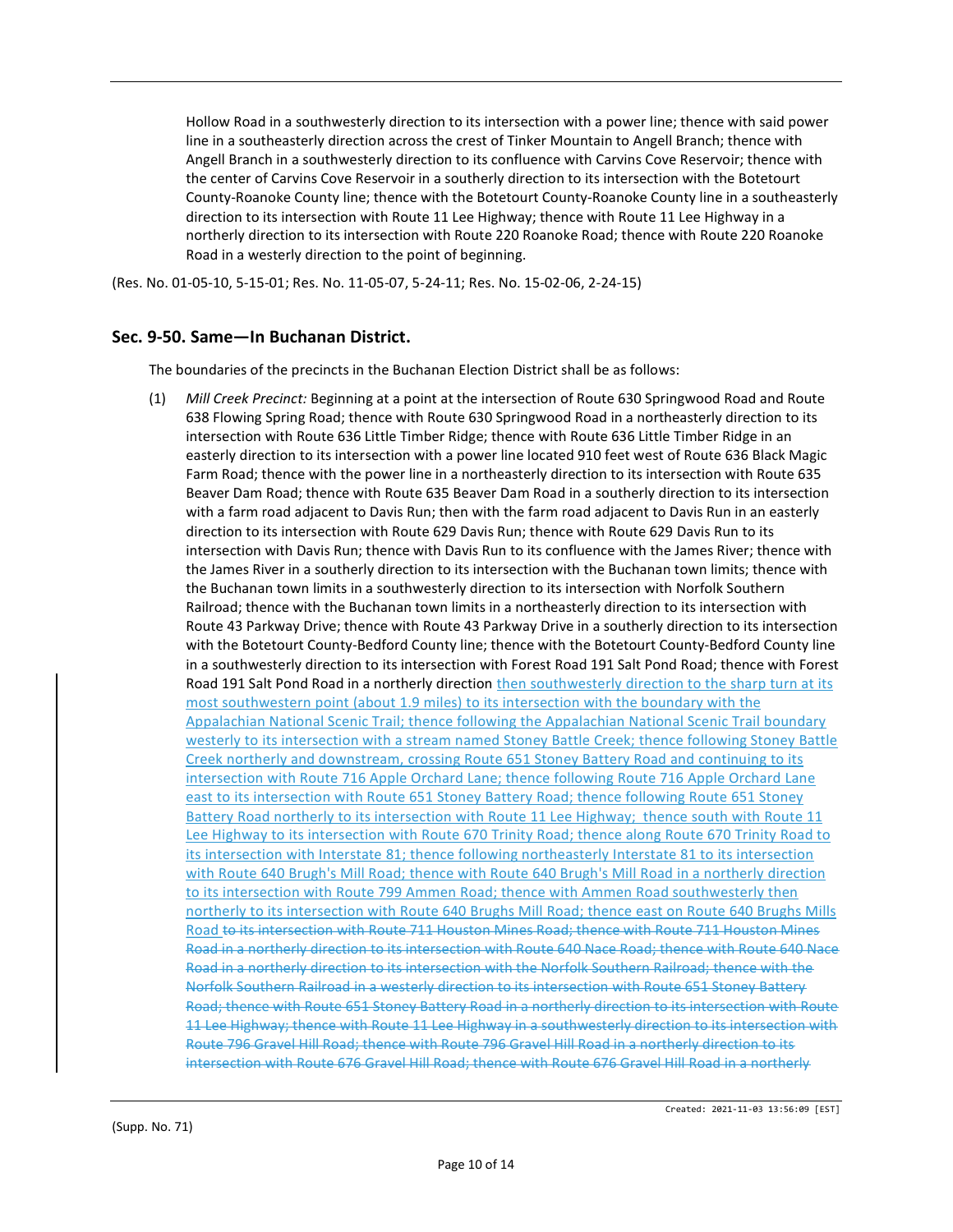direction to its intersection with Interstate 81; thence with Interstate 81 in a northeasterly direction to its intersection with Route 640 Brugh's Mill Road; thence with Route 640 Brugh's Mill Road in a northerly direction to its intersection with Route 812 Farmer's Road; thence with Route 812 Farmer's Road in a northerly direction to its intersection with Route 606 Blue Ridge Turnpike; thence with Route 606 Blue Ridge Turnpike in a northwesterly direction to its intersection with Route 641 Oak Ridge Road; thence with Route 641 Oak Ridge Road in an easterly direction 1.26 miles to its intersection with a residential driveway; thence in a northerly direction with the residential driveway 1,350 feet to its intersection with a farm road; thence with the farm road in a northeasterly and then a northerly direction to its intersection with Route 639 Wheatland Road; thence with Route 639 Wheatland Road in an easterly direction to its intersection with Route 638 Pinehaven Road; thence with Route 638 Pinehaven Road in a northerly direction to its intersection with Melody Lane; thence with Melody Lane in a westerly direction to its termination; thence with a farm road in a westerly direction to the termination of Kelsey Way; thence with Kelsey Way in a westerly direction to its intersection with Route 630 Springwood Road; thence with Route 630 Springwood Road in a northeasterly direction to its intersection with Route 638 Flowing Spring Road, the point of beginning.

(2) Buchanan Precinct: Beginning at a point on Route 630 Springwood Road 100 feet northeast of Route 638 Pinehaven Road; thence 385 feet west-northwest to a seasonal pond; thence with the northern edge of the seasonal pond to a point on the western edge of the pond; thence 500 feet northnorthwest and tangent with the line between the previously identified point on Route 630 Springwood Road and the pond; thence 2,580 feet northwest to a small stream branch; thence with the stream branch 580 feet west to a small pond; thence through the center of the pond in a northwesterly direction to its outflow into a small stream branch; thence with the small stream branch in a generally north-northwesterly direction to its confluence with Catawba Creek; thence with Catawba Creek in a northerly direction to its confluence with the James River; thence with the James River in a generally easterly direction to the point of its closest proximity to Route 688 Salt Petre Cave Road; thence with Route 688 Salt Petre Cave Road in a westerly direction to its intersection with Route 692 Shiloh Church Road; thence with Route 692 Shiloh Church Road in a northeasterly direction to its intersection with Route 612 Shiloh Drive; thence with Route 612 Shiloh Drive in a northeasterly direction to its intersection with Route 43 Narrow Passage Road; thence with Route 43 Narrow Passage Road in an easterly direction to its intersection with Route 612 Blue Grass Trail; thence with Route 688 Salt Petre Road easterly to its intersection with Route 43 Narrow Passage Road; thence with Route 43 Narrow Passage Road northerly to its intersection with Route 612 Blue Grass Trail; thence with Route 612 Blue Grass Trail in a northerly direction to its intersection with the Botetourt County-Rockbridge County line; thence with the Botetourt County-Rockbridge County line in a southeasterly direction to its intersection with the Botetourt County-Bedford County line; thence with the Botetourt County-Bedford County line in a southwesterly direction to its intersection with Route 43 Parkway Drive; thence with Route 43 Parkway Drive in a northerly direction to its intersection with the Buchanan town limits; thence with the Buchanan town limits in a southwesterly direction to its intersection with the Norfolk Southern Railroad; thence with the Buchanan town limits in a northeasterly direction to its intersection with the James River; thence with the James River in a northerly direction to its confluence with Davis Run; thence with Davis Run in a westerly direction to its intersection with Route 629 Davis Run; thence with Route 629 Davis Run in a northerly direction to its intersection with a farm road adjacent to Davis Run; thence with the farm road adjacent to Davis Run in a westerly direction to its intersection with Route 635 Beaver Dam Road; thence with Route 635 Beaver Dam Road in a northerly direction to its intersection with a power line; thence with the power line in a southwesterly direction to its intersection with Route 636 Little Timber Ridge; thence with Route 636 Little Timber Ridge in a westerly direction to its intersection with Route 630 Springwood Road; thence with Route 630 Springwood Road in a southwesterly direction to a point on Route 630 Springwood Road 100 feet northeast of Route 638 Pinehaven Road, the point of beginning.

(Res. No. 01-05-10, 5-15-01; Res. No. 11-05-07, 5-24-11; Res. No. 15-02-06, 2-24-15)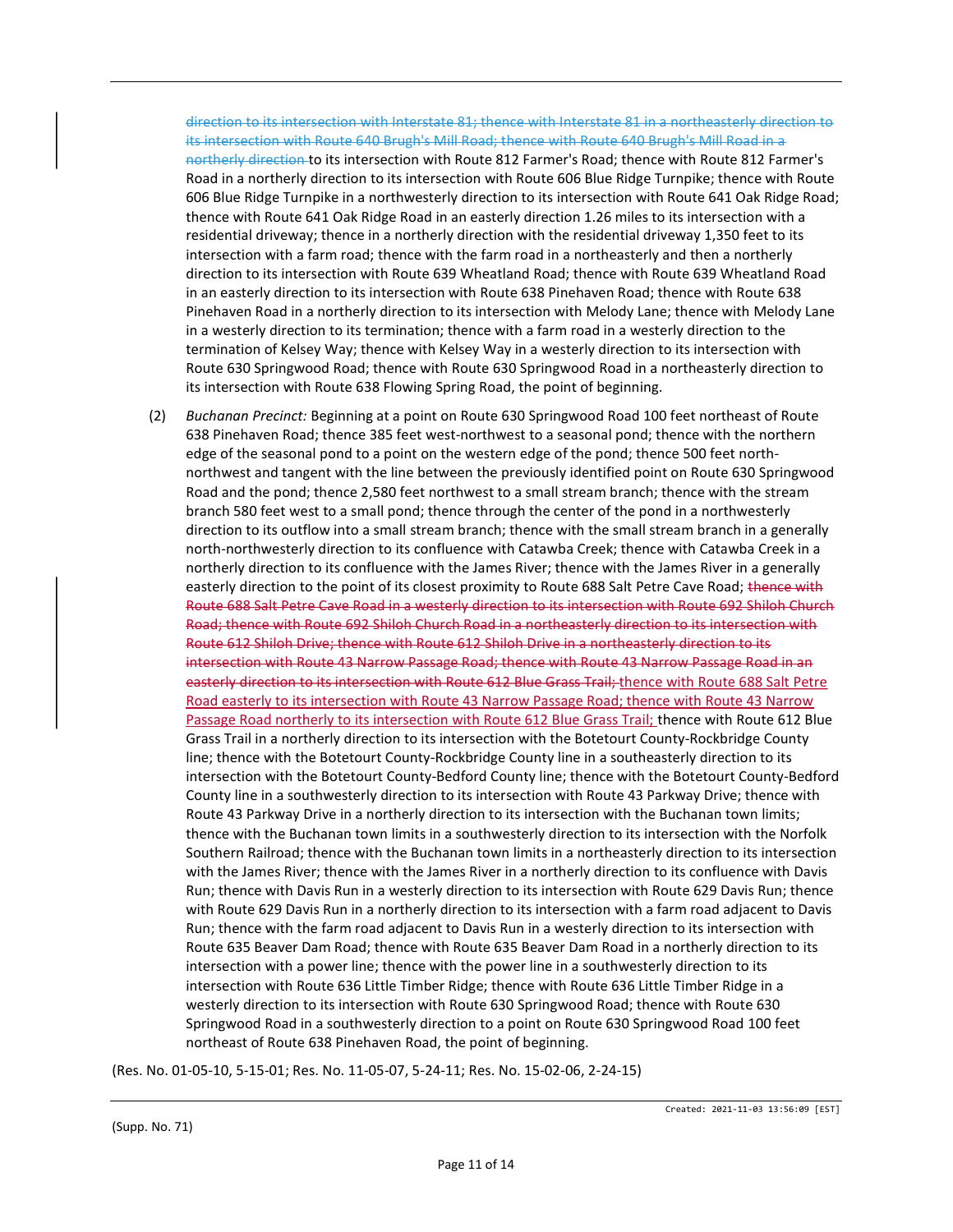# Sec. 9-51. Same—In Fincastle District.

The boundaries of the precincts in the Fincastle Election District shall be as follows:

(1) Fincastle Precinct: Beginning at a point at the intersection of the Botetourt County-Craig County line and the extension of Route 748 Stone Coal Road; thence with Route 748 Stone Coal Road in a southeasterly direction to its intersection with Route 600 Haymakertown Road; thence with Route 600 Haymakertown Road in a northeasterly direction to its intersection with Route 665 Haymakertown Road; thence with Route 665 Haymakertown Road in a southeasterly direction to its intersection with Route 666 Haymakertown Road; thence with Route 666 Haymakertown Road in a southerly direction to its intersection with Catawba Creek; thence with Catawba Creek in a northeasterly direction 1.43 miles to its intersection with an unnamed drive on census block edge, being 1.0 miles west of the terminus of Blackberry Ln; thence following the unnamed drive on the census block edge 0.11 miles to the terminus of Blackberry Ln; thence following Blackberry Ln to its intersection with Route 788 Old Sessler Mill Road; thence following Route 788 Old Sessler Mill Road south and east to its intersection with Route 665 Country Club Road; thence following Route 665 Country Club Road north and east to its intersection with Route 630 Blacksburg Road; to its intersection with Route 670 Huff Road; thence with Route 670 Huff Road in a southerly direction to its intersection with Route 630 Blacksburg Road; thence with Route 630 Blacksburg Road in a southwesterly direction to its intersection with Route 665 County Club Road; thence continuing with Route 665 Country Club Road in a southeasterly direction to its intersection with Route 220 Roanoke Road; thence with Route 220 Roanoke Road in a northeasterly direction to its intersection with Route 670 Trinity Road; thence with Route 670 Trinity Road in a southerly and then an easterly direction to its intersection with Interstate 81; thence with Interstate 81 in a northerly direction to its intersection with Route 640 Brugh's Mill Road; thence with Route 640 Brugh's Mill Road in a northwesterly direction to its intersection with Route 812 Farmers Road; Route 799 Ammen Road; thence with Route 799 Ammen Road southwesterly then northerly to its intersection with Route 812 Farmer's Road; thence with Route 812 Farmer's Road in a northerly direction to its intersection with Route 606 Blue Ridge Turnpike; thence with Route 606 Blue Ridge Turnpike in a northwesterly direction to its intersection with Route 641 Oak Ridge Road; thence with Route 641 Oak Ridge Road in an easterly direction 1.26 miles to its intersection with a residential driveway; thence in a northerly direction with the residential driveway 1,350 feet to its intersection with a farm road; thence with the farm road in a northeasterly and then a northerly direction to its intersection with Route 639 Wheatland Road; thence with Route 639 Wheatland Road in an easterly direction to its intersection with Route 638 Pinehaven Road; thence with Route 638 Pinehaven Road in a northerly direction to its intersection with Melody Lane; thence with Melody Lane in a westerly direction to its termination; thence with a farm road in a westerly direction to the termination of Kelsey Way; thence with Kelsey Way in a westerly direction to its intersection with Route 630 Springwood Road; thence with Route 630 Springwood Road in a northeasterly direction to a point 100 feet northeast of Route 638 Pinehaven Road; thence 385 feet west-northwest to a seasonal pond; thence with the northern edge of the seasonal pond to a point on the western edge of the pond; thence 500 feet north-northwest and tangent with the line between the previously identified point on Route 630 Springwood Road and the pond; thence 2,580 feet northwest to a small stream branch; thence with the stream branch 580 feet west to a small pond; thence through the center of the pond in a northwesterly direction to is outflow into a small stream branch; thence with the small stream branch in a generally north-northwesterly direction to its confluence with Catawba Creek; thence with Catawba Creek in a northerly direction to its intersection with Route 695 Catawba Creek Road; thence with Route 695 Catawba Creek Road in a northwesterly direction to its intersection with Route 220 Botetourt Road; thence with Route 220 Botetourt Road in a southerly direction to its intersection with a small tributary of Catawba Creek (this tributary enters Catawba Creek at the point of a sharply pronounced northwest bend in Catawba Creek); thence with this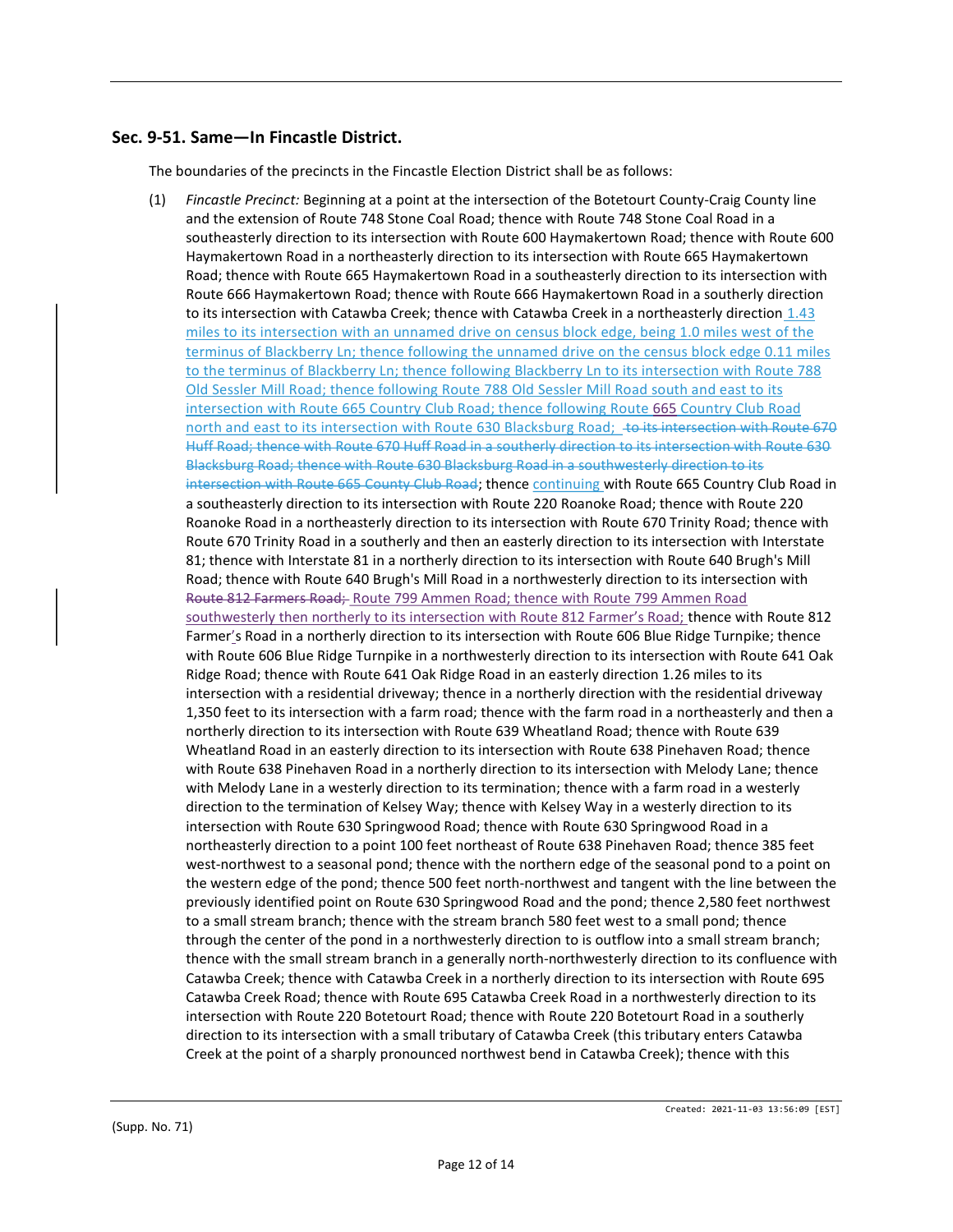tributary in a northwesterly direction to its intersection with the dead end of Route 709 Rolling Hills Road; thence with Route 709 Rolling Hills Road in a southwesterly direction to its intersection with Route 681 Zion Hill Road; thence with Route 681 Zion Hill Road in a northerly direction to its intersection with Route 655 Old Fincastle Road; thence with Route 655 Old Fincastle Road in a southwesterly direction to its intersection with Route 684 Sugar Tree Hollow Road; thence with Route 684 Sugar Tree Hollow Road in a northerly direction to its intersection with Little Patterson Creek; thence with Little Patterson Creek in a westerly direction to its confluence with its first northwestern tributary; thence with said tributary in a northwesterly direction to the crest and over Price Mountain to a tributary of Patterson Creek; thence in a northerly direction with said tributary to its confluence with Patterson Creek; thence with Patterson Creek in a northeasterly direction to its confluence with a northwesterly tributary; thence with said tributary to the crest of Patterson Mountain; thence following the ridge of Patterson Mountain in a northeasterly and then a northwesterly direction to the headwaters of a tributary of Craig Creek; thence with said tributary in a northwesterly direction to its confluence with Craig Creek; thence with Craig Creek in a northerly direction to its confluence with Hipes Branch; thence with Hipes Branch in a northwesterly direction to its headwaters; thence in a westerly direction to the Botetourt County-Alleghany County line; thence with the Botetourt County-Alleghany County line in a southwesterly direction to its intersection with the Botetourt County-Craig County line; thence with the Botetourt County-Craig County line in a southerly direction to its intersection with the extension of Route 748 Stone Coal Road, the point of beginning.

(2) Eagle Rock Precinct: Beginning at a point at the intersection of Route 220 Botetourt Road and Route 695 Catawba Creek Road; thence with Route 220 Botetourt Road in a southerly direction to its intersection with a small tributary of Catawba Creek (this tributary enters Catawba Creek at the point of a sharply pronounced northwest bend in Catawba Creek); thence with this tributary in a northwesterly direction to its intersection with the dead end of Route 709 Rolling Hills Road; thence with Route 709 Rolling Hills Road in a southwesterly direction to its intersection with Route 681 Zion Hill Road; thence with Route 681 Zion Hill Road in a northerly direction to its intersection with Route 655 Old Fincastle Road; thence with Route 655 Old Fincastle Road in a southwesterly direction to its intersection with Route 684 Sugar Tree Hollow Road; thence with Route 684 Sugar Tree Hollow Road in a northerly direction to its intersection with Little Patterson Creek; thence with Little Patterson Creek in a westerly direction to its confluence with its first northwestern tributary; thence with said tributary in a northwesterly direction to the crest and over Price Mountain to a tributary of Patterson Creek; thence in a northerly direction with said tributary to its confluence with Patterson Creek; thence with Patterson Creek in a northeasterly direction to its confluence with a northwesterly tributary; thence with said tributary to the crest of Patterson Mountain; thence following the ridge of Patterson Mountain in a northeasterly and then a northwesterly direction to the headwaters of a tributary of Craig Creek; thence with said tributary in a northwesterly direction to its confluence with Craig Creek; thence with Craig Creek in a northerly direction to its confluence with Hipes Branch; thence with Hipes Branch in a northwesterly direction to its headwaters; thence in a westerly direction to the Botetourt County-Alleghany County line; thence with the Botetourt County-Alleghany County line in a northeasterly direction to its intersection with the Botetourt County-Rockbridge County line; thence with the Botetourt County-Rockbridge County line in a southerly direction to its intersection with Route 612 Blue Grass Trail; thence with Route 612 Blue Grass Trail in a southwesterly direction to its intersection with Route 43 Narrow Passage Road; thence with Route 43 Narrow Passage Road in a westerly direction to its intersection with Route 612 Shiloh Drive; thence with Route 612 Shiloh Drive in a southerly direction to its intersection with Route 692 Shiloh Church Road; thence with Route 692 Shiloh Church Road in a westerly direction to its intersection with Route 688 Salt Petre Cave Road; thence with Route 688 Salt Petre Cave Road in a southeasterly-southwesterly direction to the point of its closest proximity to the James River near Salt Petre Cave; thence with the James River in a generally westerly direction to its confluence with Catawba Creek; thence with Catawba Creek in a southwesterly direction to its intersection with Route 695 Catawba Creek Road; thence with Route 695 Catawba